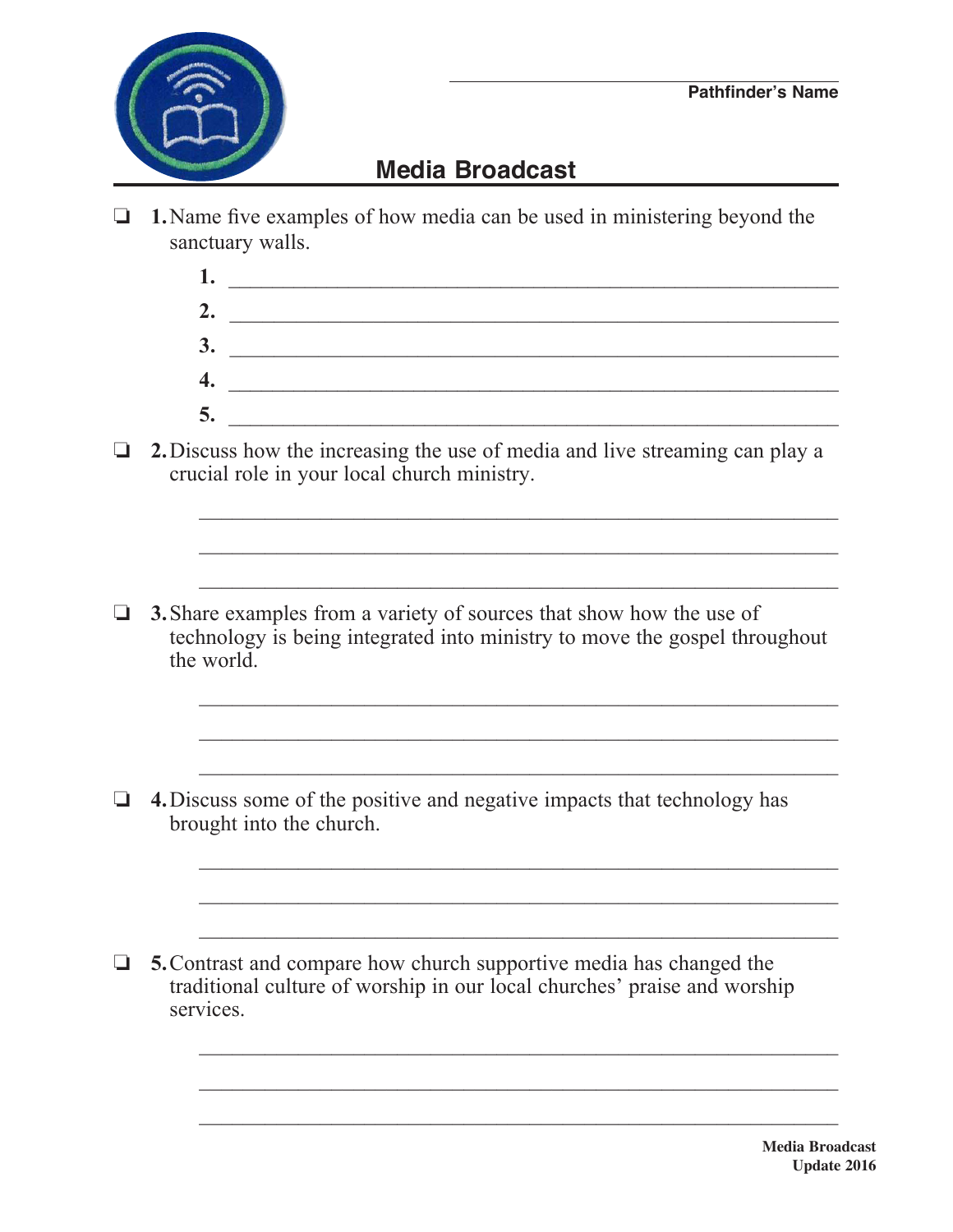|  | <b>6.</b> In a group, read Matthew 28:19-20 and discuss how media ministry is<br>attempting to fulfill the Great Commission.                                                                                                                    |
|--|-------------------------------------------------------------------------------------------------------------------------------------------------------------------------------------------------------------------------------------------------|
|  |                                                                                                                                                                                                                                                 |
|  |                                                                                                                                                                                                                                                 |
|  | <b>7.</b> Discuss with a group how each of the following forms of Christian media<br>methods listed in $#1$ can be used as a part of a worship experience in<br>sharing the gospel:<br>a. Live streaming broadcast                              |
|  |                                                                                                                                                                                                                                                 |
|  |                                                                                                                                                                                                                                                 |
|  | <b>b.</b> Archived media services                                                                                                                                                                                                               |
|  |                                                                                                                                                                                                                                                 |
|  |                                                                                                                                                                                                                                                 |
|  | <b>c.</b> Multi-site churches or districts                                                                                                                                                                                                      |
|  |                                                                                                                                                                                                                                                 |
|  |                                                                                                                                                                                                                                                 |
|  | 8. Attend a service presented vía media or live streaming. Prepare and<br>present your overall experience to a group, highlighting observances of the<br>following (or similar equivalents):<br>a. Sources from where pastoral notes are taken. |
|  | <b>b.</b> Acknowledgment by speakers of those who are watching vía the<br>internet.                                                                                                                                                             |
|  | c. Placement of screens used for music and biblical references.                                                                                                                                                                                 |
|  | <b>d.</b> Number of attendees who use physical Bibles and hymnals.                                                                                                                                                                              |
|  | e. Behavior and dress code of those who are administering the service.                                                                                                                                                                          |
|  |                                                                                                                                                                                                                                                 |
|  |                                                                                                                                                                                                                                                 |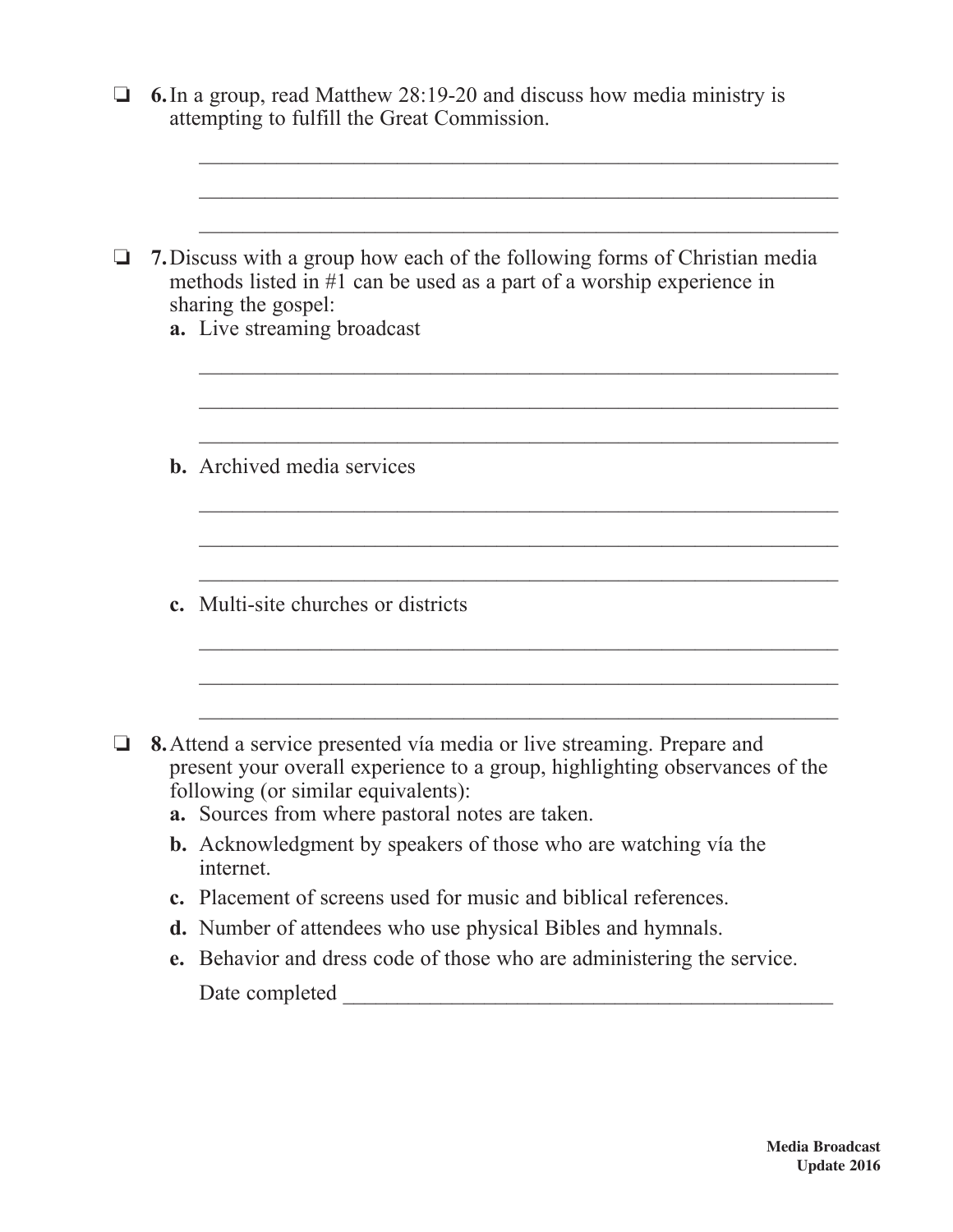- $\Box$  **9.** Interview an individual or a team that is responsible for media streaming at a church. Prepare and present your findings to a group.
	- **a.** What are some of the advantages to a weekly broadcast?
	- **b.** What are some of the obstacles in producing a weekly broadcast?
	- **c.** What do you enjoy most about media ministry?
	- **d.** What tools (hardware, software, etc.) do you use on a weekly basis?
	- **e.** What advice would you give to someone who wants to start his or her own media ministry?

Date completed  $\Box$ 

- $\Box$  **10.** Interview a long-time church member and ask the following:
	- **a.** How has media changed church worship services over the years?
	- **b.** What do you think media broadcast ministry has done to help people worship?
	- **c.** Are there challenges you see in media broadcast ministry?
	- **d.** What advice would you give me for using media for its best usefulness for the gospel ministry?
	- **e.** How can a media broadcast ministry be used to spread the gospel in contrast to traditional methods?
	- **f.** Based on your observations and experience, what are some ways that media ministry can be used to engage your church congregation?
	- **g.** Do you believe media ministry is helping to fulfill the Great Commission?

Date completed

- □ 11. Do one of the following individually or with a group:
	- **a.** Be regularly involved in the operation of your church's media department for a minimum of three months. During that time, discover and/or evaluate the following:
		- **1.** What media types the media department has chosen to invest in and why.
		- **2.** What the media department is doing well
		- **3.** What the media department wishes it had resources to do better
		- **4.** What audience the media department is reaching (and wishes to reach)

Date completed  $\Box$